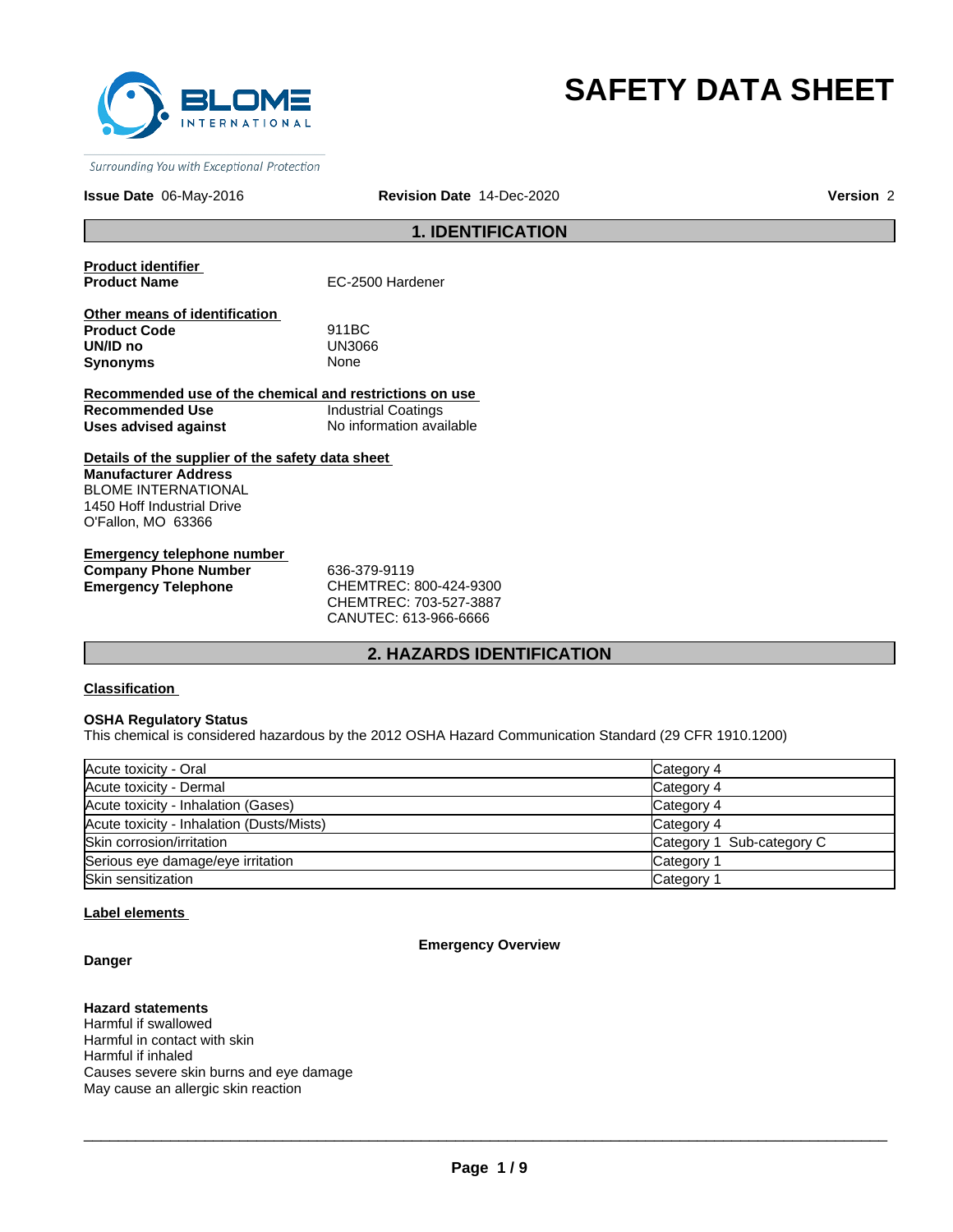

**Appearance** viscous **Physical state** liquid **Odor** Amine

 $\overline{\phantom{a}}$  ,  $\overline{\phantom{a}}$  ,  $\overline{\phantom{a}}$  ,  $\overline{\phantom{a}}$  ,  $\overline{\phantom{a}}$  ,  $\overline{\phantom{a}}$  ,  $\overline{\phantom{a}}$  ,  $\overline{\phantom{a}}$  ,  $\overline{\phantom{a}}$  ,  $\overline{\phantom{a}}$  ,  $\overline{\phantom{a}}$  ,  $\overline{\phantom{a}}$  ,  $\overline{\phantom{a}}$  ,  $\overline{\phantom{a}}$  ,  $\overline{\phantom{a}}$  ,  $\overline{\phantom{a}}$ 

#### **Precautionary Statements - Prevention**

Wash face, hands and any exposed skin thoroughly after handling Do not eat, drink or smoke when using this product Wear protective gloves/protective clothing/eye protection/face protection Use only outdoors or in a well-ventilated area Do not breathe dust/fume/gas/mist/vapors/spray Contaminated work clothing should not be allowed out of the workplace

#### **Precautionary Statements - Response**

IF IN EYES: Rinse cautiously with water for several minutes. Remove contact lenses, if present and easy to do. Continue rinsing Immediately call a POISON CENTER or doctor/physician Call a POISON CENTER or doctor/physician if you feel unwell Wash contaminated clothing before reuse IF ON SKIN (or hair): Remove/Take off immediately all contaminated clothing. Rinse skin with water/shower If skin irritation or rash occurs: Get medical advice/attention IF INHALED: Remove victim to fresh air and keep at rest in a position comfortable for breathing Call a POISON CENTER or doctor/physician if you feel unwell Immediately call a POISON CENTER or doctor/physician IF SWALLOWED: Call a POISON CENTER or doctor/physician if you feel unwell Rinse mouth Do NOT induce vomiting

#### **Precautionary Statements - Storage**

Store locked up

#### **Precautionary Statements - Disposal**

Dispose of contents/container to an approved waste disposal plant

#### **Hazards not otherwise classified (HNOC)**

Not applicable

#### **Other Information**

Toxic to aquatic life with long lasting effects. Toxic to aquatic life.

#### **Unknown acute toxicity**

0% of the mixture consists of ingredient(s) of unknown toxicity

#### **3. COMPOSITION/INFORMATION ON INGREDIENTS**

#### **Substance**

Not applicable

#### **Mixture**

| <b>Chemical Name</b>                   | <b>CAS No</b>  | Weight-%  |
|----------------------------------------|----------------|-----------|
| Benzyl alcohol *                       | $100 - 51 - 6$ | $30 - 60$ |
| Polvamidoamine *                       | Proprietarv    | $30 - 60$ |
| Tetraethvlenepentamine *               | 112-57-2       | - 5       |
| 2,4,6-Tri(dimethylaminomethyl)phenol * | $90 - 72 - 2$  | - 5       |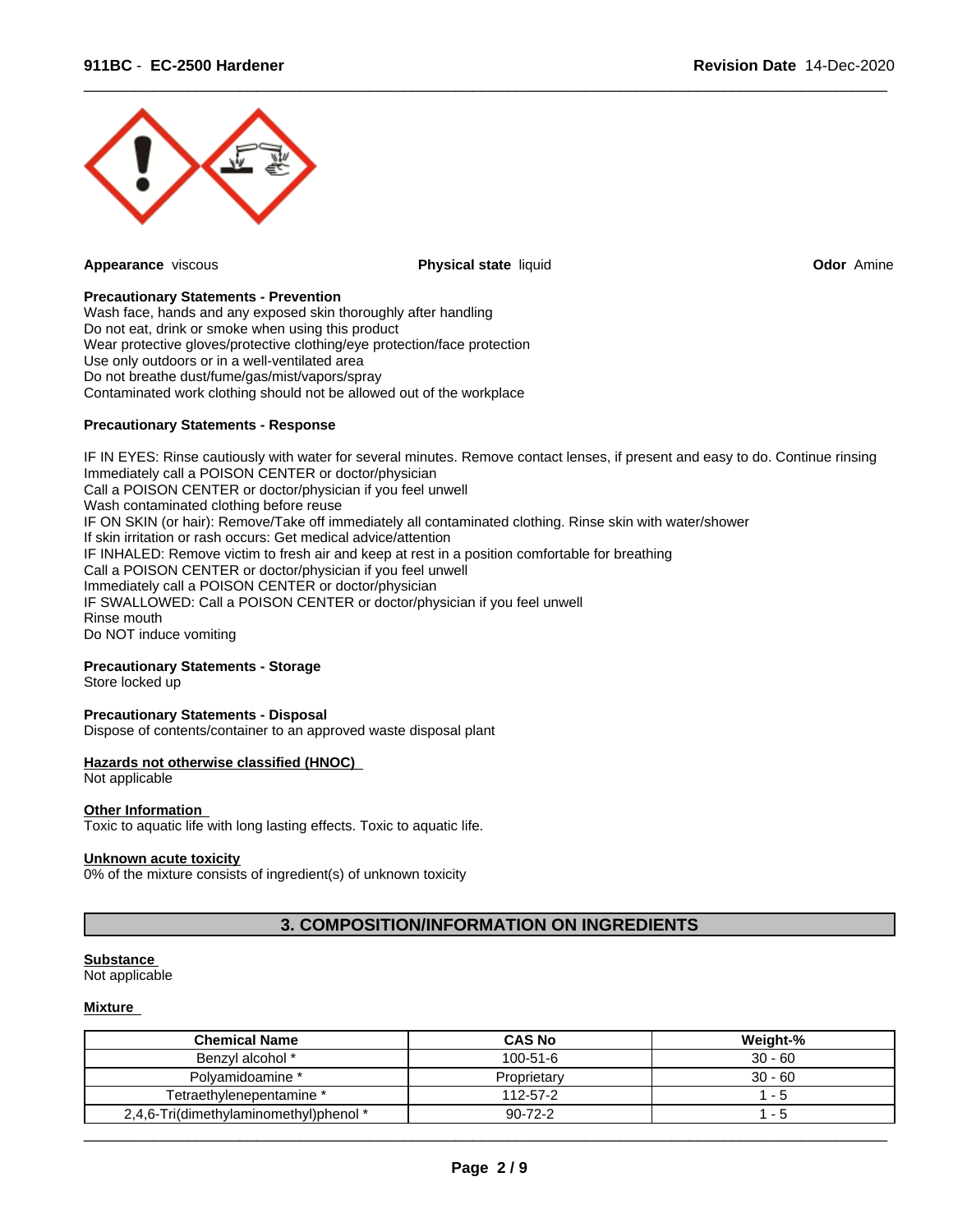\*The exact percentage (concentration) of composition has been withheld as a trade secret. If CAS number is "proprietary", the specific chemical identity and percentage of composition has been withheld as a trade secret.

 $\overline{\phantom{a}}$  ,  $\overline{\phantom{a}}$  ,  $\overline{\phantom{a}}$  ,  $\overline{\phantom{a}}$  ,  $\overline{\phantom{a}}$  ,  $\overline{\phantom{a}}$  ,  $\overline{\phantom{a}}$  ,  $\overline{\phantom{a}}$  ,  $\overline{\phantom{a}}$  ,  $\overline{\phantom{a}}$  ,  $\overline{\phantom{a}}$  ,  $\overline{\phantom{a}}$  ,  $\overline{\phantom{a}}$  ,  $\overline{\phantom{a}}$  ,  $\overline{\phantom{a}}$  ,  $\overline{\phantom{a}}$ 

#### **4. FIRST AID MEASURES**

| <b>Description of first aid measures</b>                    |                                                                                                                                                                                                                                                                                                                                            |
|-------------------------------------------------------------|--------------------------------------------------------------------------------------------------------------------------------------------------------------------------------------------------------------------------------------------------------------------------------------------------------------------------------------------|
| General advice                                              | In case of accident or unwellness, seek medical advice immediately (show directions for<br>use or safety data sheet if possible). If symptoms persist, call a physician.                                                                                                                                                                   |
| Eye contact                                                 | Rinse immediately with plenty of water, also under the eyelids, for at least 15 minutes.<br>Remove contact lenses, if present and easy to do. Continue rinsing. Call a physician<br>immediately.                                                                                                                                           |
| Skin contact                                                | Wash off immediately with soap and plenty of water while removing all contaminated<br>clothes and shoes. For minor skin contact, avoid spreading material on unaffected skin. If<br>skin irritation persists, call a physician.                                                                                                            |
| Inhalation                                                  | Remove to fresh air. If breathing is irregular or stopped, administer artificial respiration.<br>Avoid direct contact with skin. Use barrier to give mouth-to-mouth resuscitation. If<br>symptoms persist, call a physician.                                                                                                               |
| Ingestion                                                   | Call a physician or poison control center immediately. Rinse mouth. Drink plenty of water.<br>Do not induce vomiting without medical advice.                                                                                                                                                                                               |
| Self-protection of the first aider                          | Ensure that medical personnel are aware of the material(s) involved and take precautions to<br>protect themselves. Do not use mouth-to-mouth method if victim ingested or inhaled the<br>substance; give artificial respiration with the aid of a pocket mask equipped with a one-way<br>valve or other proper respiratory medical device. |
| Most important symptoms and effects, both acute and delayed |                                                                                                                                                                                                                                                                                                                                            |
| <b>Symptoms</b>                                             | Causes skin and eye burns. May result in permanent damage including blindness. May<br>cause allergic skin reaction. Coughing and/ or wheezing.                                                                                                                                                                                             |
|                                                             | Indication of any immediate medical attention and special treatment needed                                                                                                                                                                                                                                                                 |
| Note to physicians                                          | Keep victim warm and quiet. Effects of exposure (inhalation, ingestion or skin contact) to<br>substance may be delayed. Treat symptomatically.                                                                                                                                                                                             |
|                                                             | <b>5. FIRE-FIGHTING MEASURES</b>                                                                                                                                                                                                                                                                                                           |

#### **Suitable extinguishing media**

Use extinguishing measures that are appropriate to local circumstances and the surrounding environment. Dry chemical, CO2, alcohol-resistant foam or water spray. Move containers from fire area if you can do it without risk.

**Unsuitable extinguishing media** Do not use a solid water stream as it may scatter and spread fire.

### **Specific hazards arising from the chemical**

The product causes burns of eyes, skin and mucous membranes. Thermal decomposition can lead to release of irritating and toxic gases and vapors. Runoff may pollute waterways.

**Explosion data Sensitivity to Mechanical Impact** None. **Sensitivity to Static Discharge** None.

#### **Protective equipment and precautions for firefighters**

As in any fire, wear self-contained breathing apparatus pressure-demand, MSHA/NIOSH (approved or equivalent) and full protective gear.

### **6. ACCIDENTAL RELEASE MEASURES**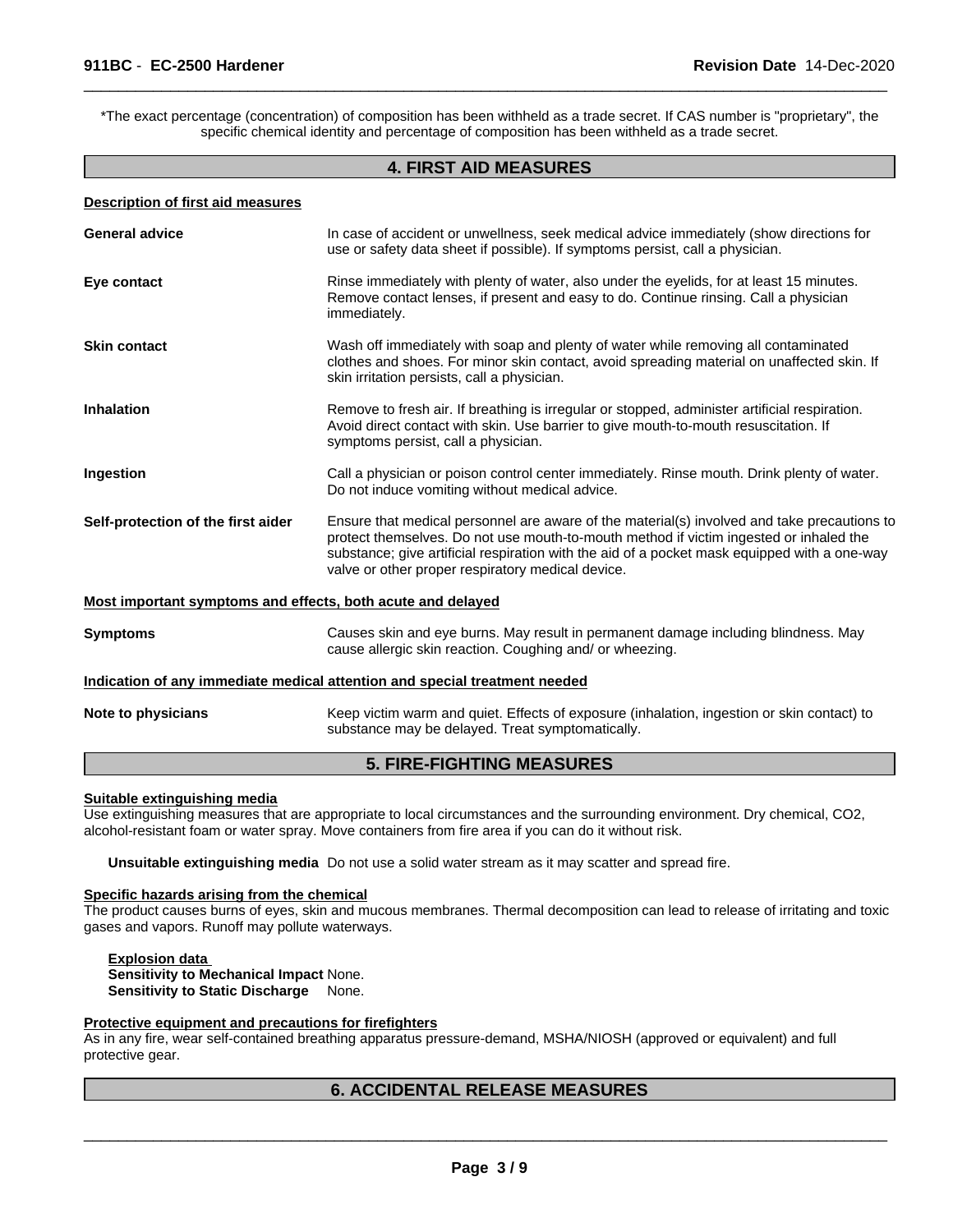#### **Personal precautions, protective equipment and emergency procedures**

| <b>Personal precautions</b>                                  | Remove all sources of ignition. Evacuate personnel to safe areas. Ensure adequate<br>ventilation, especially in confined areas. Use personal protective equipment as required.<br>Keep people away from and upwind of spill/leak.                                                                                                |  |  |
|--------------------------------------------------------------|----------------------------------------------------------------------------------------------------------------------------------------------------------------------------------------------------------------------------------------------------------------------------------------------------------------------------------|--|--|
| <b>Environmental precautions</b>                             |                                                                                                                                                                                                                                                                                                                                  |  |  |
| <b>Environmental precautions</b>                             | Prevent entry into waterways, sewers, basements or confined areas.                                                                                                                                                                                                                                                               |  |  |
| Methods and material for containment and cleaning up         |                                                                                                                                                                                                                                                                                                                                  |  |  |
| <b>Methods for containment</b>                               | Absorb or cover with dry earth, sand or other non-combustible material and transfer to<br>containers.                                                                                                                                                                                                                            |  |  |
| Methods for cleaning up                                      | Cover liquid spill with sand, earth or other non-combustible absorbent material. Use<br>personal protective equipment as required. Dam up. Take up mechanically, placing in<br>appropriate containers for disposal. Clean contaminated surface thoroughly.                                                                       |  |  |
|                                                              | 7. HANDLING AND STORAGE                                                                                                                                                                                                                                                                                                          |  |  |
| <b>Precautions for safe handling</b>                         |                                                                                                                                                                                                                                                                                                                                  |  |  |
| Advice on safe handling                                      | Avoid contact with skin, eyes or clothing. Use personal protective equipment as required.<br>Wash contaminated clothing before reuse. Do not breathe dust/fume/gas/mist/vapors/spray.<br>Do not eat, drink or smoke when using this product.                                                                                     |  |  |
| Conditions for safe storage, including any incompatibilities |                                                                                                                                                                                                                                                                                                                                  |  |  |
| <b>Storage Conditions</b>                                    | Keep container tightly closed in a dry and well-ventilated place. Keep out of the reach of<br>children.                                                                                                                                                                                                                          |  |  |
| Incompatible materials                                       | Strong oxidizing agents. Strong acids. Strong bases.                                                                                                                                                                                                                                                                             |  |  |
|                                                              | 8. EXPOSURE CONTROLS/PERSONAL PROTECTION                                                                                                                                                                                                                                                                                         |  |  |
| <b>Control parameters</b>                                    |                                                                                                                                                                                                                                                                                                                                  |  |  |
| <b>Exposure Guidelines</b>                                   | This product, as supplied, does not contain any hazardous materials with occupational                                                                                                                                                                                                                                            |  |  |
| Appropriate engineering controls                             | exposure limits established by the region specific regulatory bodies.                                                                                                                                                                                                                                                            |  |  |
| <b>Engineering Controls</b>                                  | Showers<br>Eyewash stations<br>Ventilation systems.                                                                                                                                                                                                                                                                              |  |  |
|                                                              | Individual protection measures, such as personal protective equipment                                                                                                                                                                                                                                                            |  |  |
| <b>Eye/face protection</b>                                   | Tight sealing safety goggles.                                                                                                                                                                                                                                                                                                    |  |  |
| Skin and body protection                                     | Wear protective gloves and protective clothing.                                                                                                                                                                                                                                                                                  |  |  |
| <b>Respiratory protection</b>                                | If exposure limits are exceeded or irritation is experienced, NIOSH/MSHA approved<br>respiratory protection should be worn. Positive-pressure supplied air respirators may be<br>required for high airborne contaminant concentrations. Respiratory protection must be<br>provided in accordance with current local regulations. |  |  |
| <b>General Hygiene Considerations</b>                        | Handle in accordance with good industrial hygiene and safety practice.                                                                                                                                                                                                                                                           |  |  |

 $\overline{\phantom{a}}$  ,  $\overline{\phantom{a}}$  ,  $\overline{\phantom{a}}$  ,  $\overline{\phantom{a}}$  ,  $\overline{\phantom{a}}$  ,  $\overline{\phantom{a}}$  ,  $\overline{\phantom{a}}$  ,  $\overline{\phantom{a}}$  ,  $\overline{\phantom{a}}$  ,  $\overline{\phantom{a}}$  ,  $\overline{\phantom{a}}$  ,  $\overline{\phantom{a}}$  ,  $\overline{\phantom{a}}$  ,  $\overline{\phantom{a}}$  ,  $\overline{\phantom{a}}$  ,  $\overline{\phantom{a}}$ 

### **9. PHYSICAL AND CHEMICAL PROPERTIES**

### **Information on basic physical and chemical properties**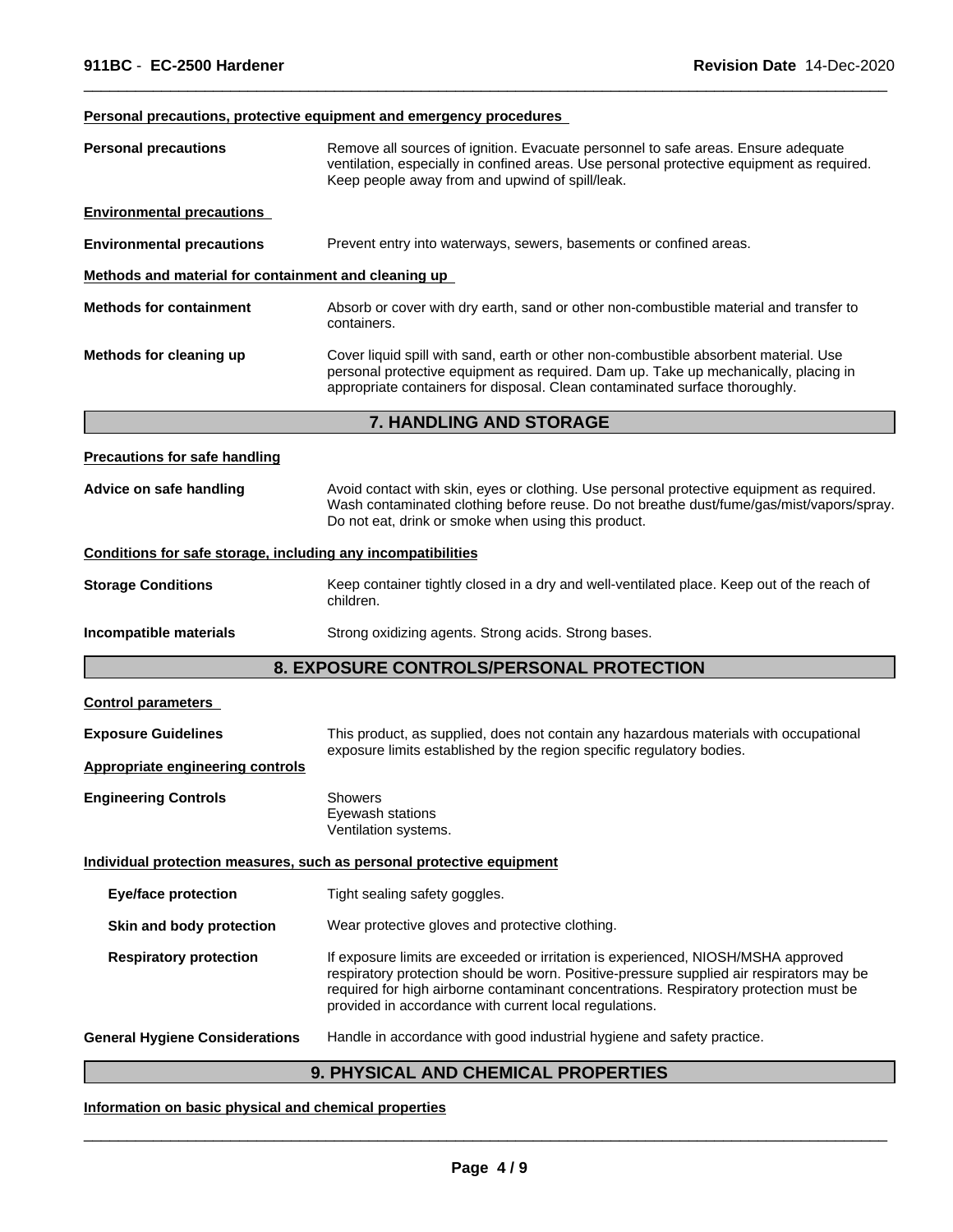| Values                   |
|--------------------------|
| No information available |
| No information available |
| > 120 °C / 248 °F        |
| > 100 °C / 212 °F        |
| No information available |
| No information available |
|                          |
| No information available |
| No information available |
| No information available |
| No information available |
| 0.96                     |
| dispersible              |
| No information available |
| No information available |
| No information available |
| No information available |
| No information available |
| No information available |
| Not an explosive         |
| Not applicable           |
|                          |

#### **Other Information**

**VOC Content (%)** 

viscous amber

#### **Values**

**Softening point** No information available **Molecular weight** No information available<br> **VOC Content (%)** 0 a/L **Density** No information available **Bulk density** No information available

 $\overline{\phantom{a}}$  ,  $\overline{\phantom{a}}$  ,  $\overline{\phantom{a}}$  ,  $\overline{\phantom{a}}$  ,  $\overline{\phantom{a}}$  ,  $\overline{\phantom{a}}$  ,  $\overline{\phantom{a}}$  ,  $\overline{\phantom{a}}$  ,  $\overline{\phantom{a}}$  ,  $\overline{\phantom{a}}$  ,  $\overline{\phantom{a}}$  ,  $\overline{\phantom{a}}$  ,  $\overline{\phantom{a}}$  ,  $\overline{\phantom{a}}$  ,  $\overline{\phantom{a}}$  ,  $\overline{\phantom{a}}$ 

**Revision Date** 14-Dec-2020

| Odor           | Amir  |
|----------------|-------|
| Odor threshold | No ir |

nformation available Amine

#### **Remarks•Method**

Pensky-Martens Closed Cup (PMCC)

#### **10. STABILITY AND REACTIVITY**

#### **Reactivity**  No data available

**Chemical stability** Stable under recommended storage conditions. **Possibility of Hazardous Reactions** Hazardous polymerization does not occur. **Conditions to avoid** Elevated Temperature. Incompatible materials. **Incompatible materials** Strong oxidizing agents. Strong acids. Strong bases. **Hazardous Decomposition Products** Thermal decomposition can lead to release of irritating and toxic gases and vapors.

### **11. TOXICOLOGICAL INFORMATION**

#### **Information on likely routes of exposure**

#### **Product Information**

**Inhalation** May cause irritation.

**Eye contact** Corrosive to the eyes and may cause severe damage including blindness.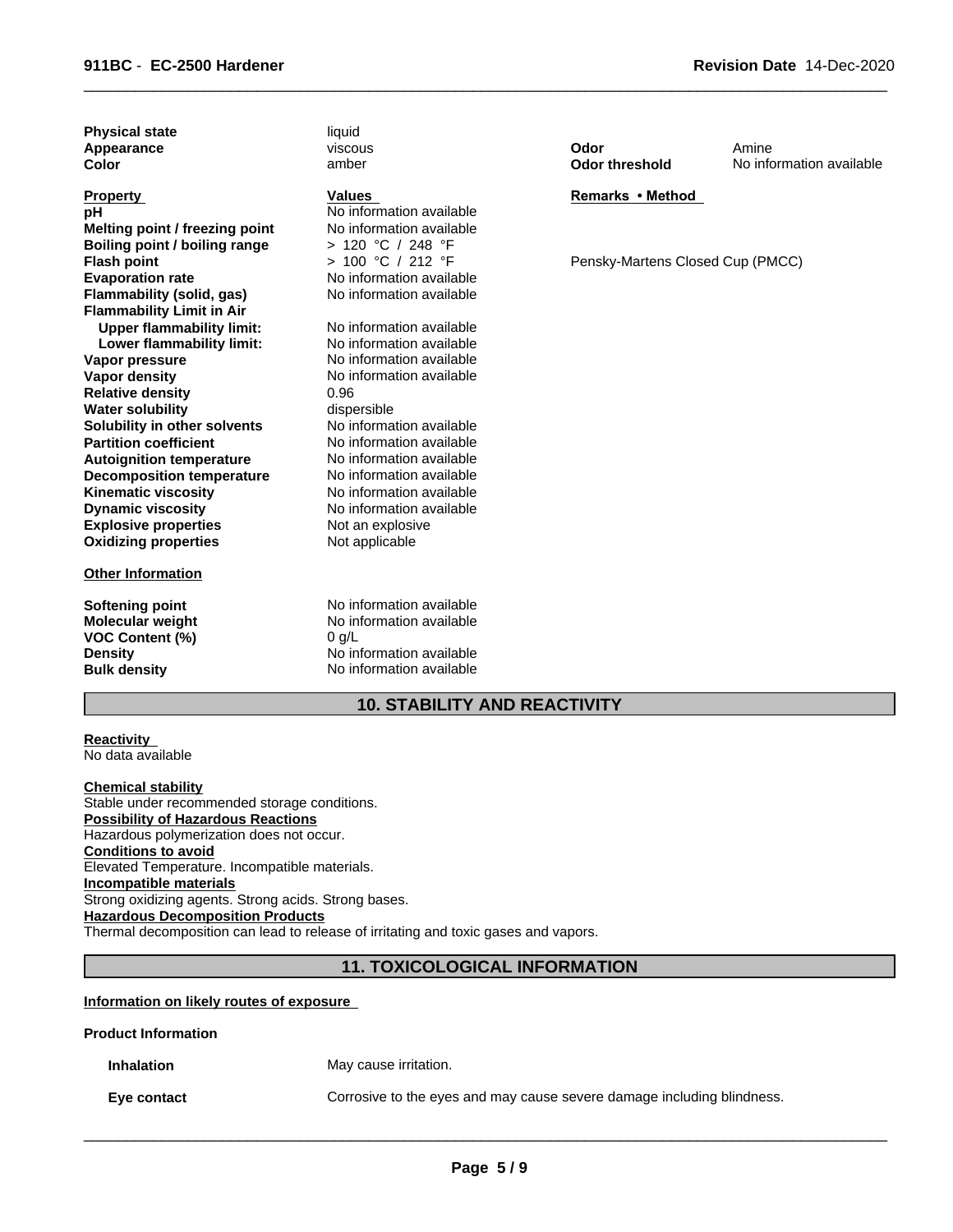### **Skin contact** May cause burns. Repeated or prolonged skin contact may cause allergic reactions with

susceptible persons.

 $\overline{\phantom{a}}$  ,  $\overline{\phantom{a}}$  ,  $\overline{\phantom{a}}$  ,  $\overline{\phantom{a}}$  ,  $\overline{\phantom{a}}$  ,  $\overline{\phantom{a}}$  ,  $\overline{\phantom{a}}$  ,  $\overline{\phantom{a}}$  ,  $\overline{\phantom{a}}$  ,  $\overline{\phantom{a}}$  ,  $\overline{\phantom{a}}$  ,  $\overline{\phantom{a}}$  ,  $\overline{\phantom{a}}$  ,  $\overline{\phantom{a}}$  ,  $\overline{\phantom{a}}$  ,  $\overline{\phantom{a}}$ 

**Ingestion** Can burn mouth, throat, and stomach.

| <b>Chemical Name</b>                                       | Oral LD50            | <b>Dermal LD50</b>        | <b>Inhalation LC50</b> |
|------------------------------------------------------------|----------------------|---------------------------|------------------------|
| Benzyl alcohol<br>100-51-6                                 | $= 1230$ mg/kg (Rat) | $= 2$ g/kg (Rabbit)       | $= 8.8$ mg/L (Rat) 4 h |
| Tetraethylenepentamine<br>112-57-2                         | $=$ 3990 mg/kg (Rat) | $= 660 \mu L/kg$ (Rabbit) |                        |
| $[2,4,6$ -Tri(dimethylaminomethyl)phen<br>lol<br>$90-72-2$ | $= 1200$ mg/kg (Rat) | $= 1280$ mg/kg (Rat)      |                        |

#### **Information on toxicological effects**

**Symptoms** May cause an allergic skin reaction. Causes skin burns. May cause redness and tearing of the eyes. May result in permanent damage including blindness. Coughing and/ or wheezing.

#### **Delayed and immediate effects as well as chronic effects from short and long-term exposure**

| <b>Sensitization</b>            | May cause sensitization in susceptible persons.                   |
|---------------------------------|-------------------------------------------------------------------|
| Germ cell mutagenicity          | Based on available data, the classification criteria are not met. |
| Carcinogenicity                 | Based on available data, the classification criteria are not met. |
| <b>Reproductive toxicity</b>    | Based on available data, the classification criteria are not met. |
| STOT - single exposure          | Target Organs. Respiratory system. Eyes. Skin.                    |
| <b>STOT - repeated exposure</b> | Based on available data, the classification criteria are not met. |
| <b>Target Organ Effects</b>     | Eyes, Respiratory system, Skin.                                   |
| <b>Aspiration hazard</b>        | Based on available data, the classification criteria are not met. |

### **Numerical measures of toxicity - Product Information**

**The following values are calculated based on chapter 3.1 of the GHS document** .

| ATEmix (oral)                 | 1,154.00 mg/kg  |
|-------------------------------|-----------------|
| ATEmix (dermal)               | 1,435.00 mg/kg  |
| ATEmix (inhalation-gas)       | $1,400.00$ mg/l |
| ATEmix (inhalation-dust/mist) | 3.00 ma/l       |

### **12. ECOLOGICAL INFORMATION**

#### **Ecotoxicity**

Toxic to aquatic life with long lasting effects

| <b>Chemical Name</b>   | Algae/aguatic plants             | Fish                               | Crustacea                     |
|------------------------|----------------------------------|------------------------------------|-------------------------------|
| Benzyl alcohol         | 35: 3 h Anabaena variabilis mg/L | 460: 96 h Pimephales promelas      | 23: 48 h water flea mg/L EC50 |
| 100-51-6               | EC50                             | mg/L LC50 static 10: 96 h Lepomis  |                               |
|                        |                                  | macrochirus mg/L LC50 static       |                               |
| Tetraethylenepentamine | 2.1: 72 h Pseudokirchneriella    | 420: 96 h Poecilia reticulata mg/L | 24.1: 48 h Daphnia magna mg/L |
| 112-57-2               | subcapitata mg/L EC50            | LC50 static                        | EC50                          |

#### **Persistence and degradability**

No information available.

#### **Bioaccumulation**

| <b>Chemical Name</b>                     | <b>Partition coefficient</b> |
|------------------------------------------|------------------------------|
| Benzyl alcohol<br>$100 - 51 - 6$         | ۰.                           |
| Tetraethylenepentamine<br>$112 - 57 - 2$ |                              |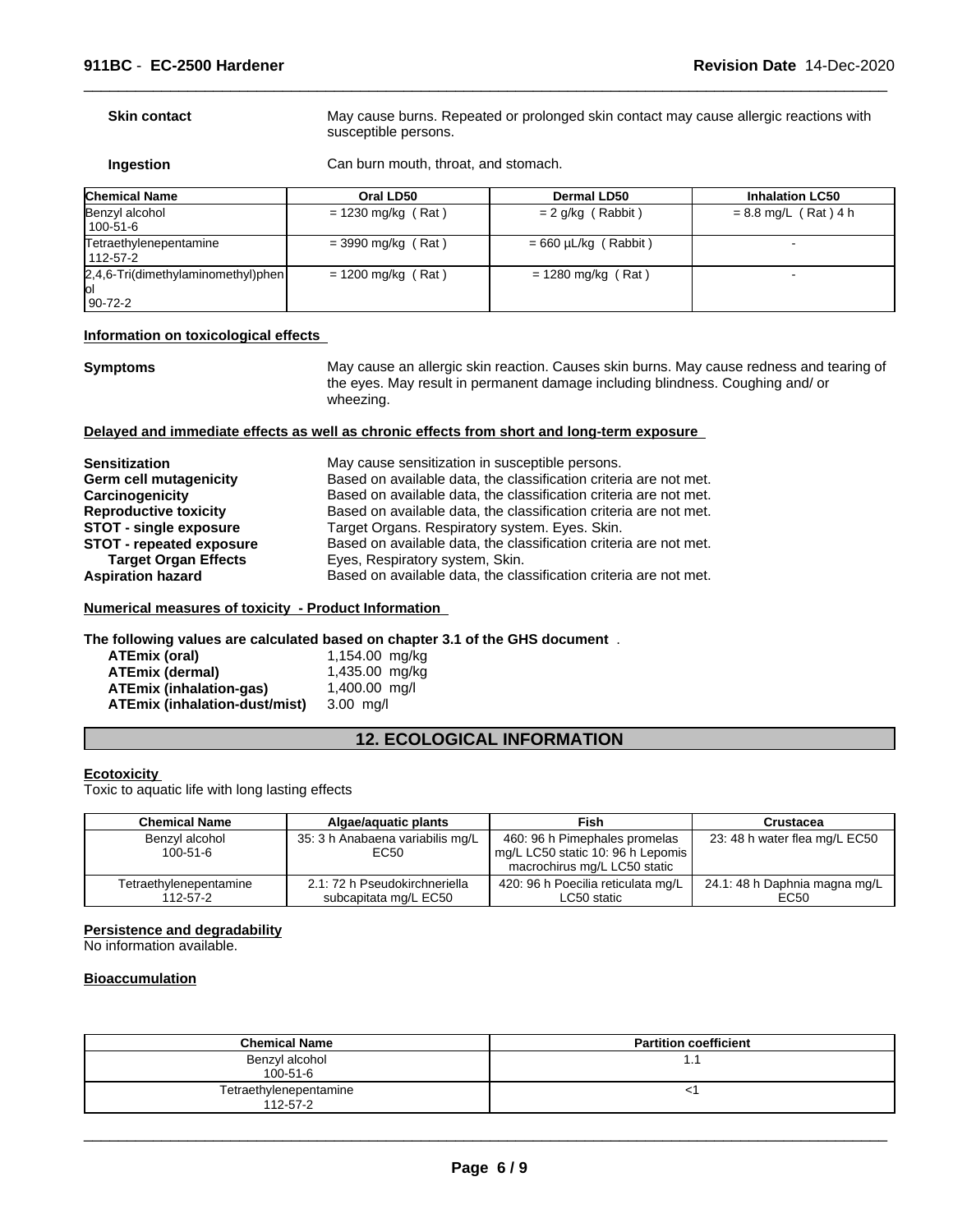### **Other adverse effects**

| No information available |  |
|--------------------------|--|
|--------------------------|--|

### **13. DISPOSAL CONSIDERATIONS**

 $\overline{\phantom{a}}$  ,  $\overline{\phantom{a}}$  ,  $\overline{\phantom{a}}$  ,  $\overline{\phantom{a}}$  ,  $\overline{\phantom{a}}$  ,  $\overline{\phantom{a}}$  ,  $\overline{\phantom{a}}$  ,  $\overline{\phantom{a}}$  ,  $\overline{\phantom{a}}$  ,  $\overline{\phantom{a}}$  ,  $\overline{\phantom{a}}$  ,  $\overline{\phantom{a}}$  ,  $\overline{\phantom{a}}$  ,  $\overline{\phantom{a}}$  ,  $\overline{\phantom{a}}$  ,  $\overline{\phantom{a}}$ 

| Waste treatment methods<br>Disposal of wastes | Disposal should be in accordance with applicable regional, national and local laws and<br>regulations. |
|-----------------------------------------------|--------------------------------------------------------------------------------------------------------|
| <b>Contaminated packaging</b>                 | Do not reuse container.                                                                                |
| <b>US EPA Waste Number</b>                    | D002                                                                                                   |

## **14. TRANSPORT INFORMATION**

| <b>DOT</b><br>UN/ID no<br>Proper shipping name<br><b>Hazard Class</b><br><b>Packing Group</b><br><b>Special Provisions</b><br><b>Description</b><br><b>Emergency Response Guide</b><br><b>Number</b> | <b>UN3066</b><br>Paint<br>8<br>Ш<br>B52, IB3, T4, TP1, TP29<br>UN3066, Paint, 8, III<br>153   |
|------------------------------------------------------------------------------------------------------------------------------------------------------------------------------------------------------|-----------------------------------------------------------------------------------------------|
| <b>TDG</b><br>UN/ID no<br>Proper shipping name<br><b>Hazard Class</b><br><b>Packing Group</b><br><b>Description</b>                                                                                  | UN3066<br>Paint<br>8<br>Ш<br>UN3066, Paint, 8, III                                            |
| <b>IATA</b><br>UN/ID no<br>Proper shipping name<br><b>Hazard Class</b><br><b>Packing Group</b><br><b>ERG Code</b><br><b>Special Provisions</b><br><b>Description</b>                                 | <b>UN3066</b><br>Paint<br>8<br>Ш<br>81<br>A3, A72, A803, A192<br><b>UN3066, Paint, 8, III</b> |
| <b>IMDG</b><br>UN/ID no<br>Proper shipping name<br><b>Hazard Class</b><br><b>Packing Group</b><br>EmS-No<br><b>Special Provisions</b><br><b>Description</b>                                          | UN3066<br>Paint<br>8<br>Ш<br>F-A, S-B<br>163, 223<br>UN3066, Paint, 8, III                    |

### **15. REGULATORY INFORMATION**

| International Inventories |          |  |
|---------------------------|----------|--|
| <b>TSCA</b>               | Complies |  |
| <b>DSL/NDSL</b>           | Complies |  |
| <b>EINECS/ELINCS</b>      | Complies |  |
| <b>IECSC</b>              | Complies |  |
| <b>KECL</b>               | Complies |  |
| <b>PICCS</b>              | Complies |  |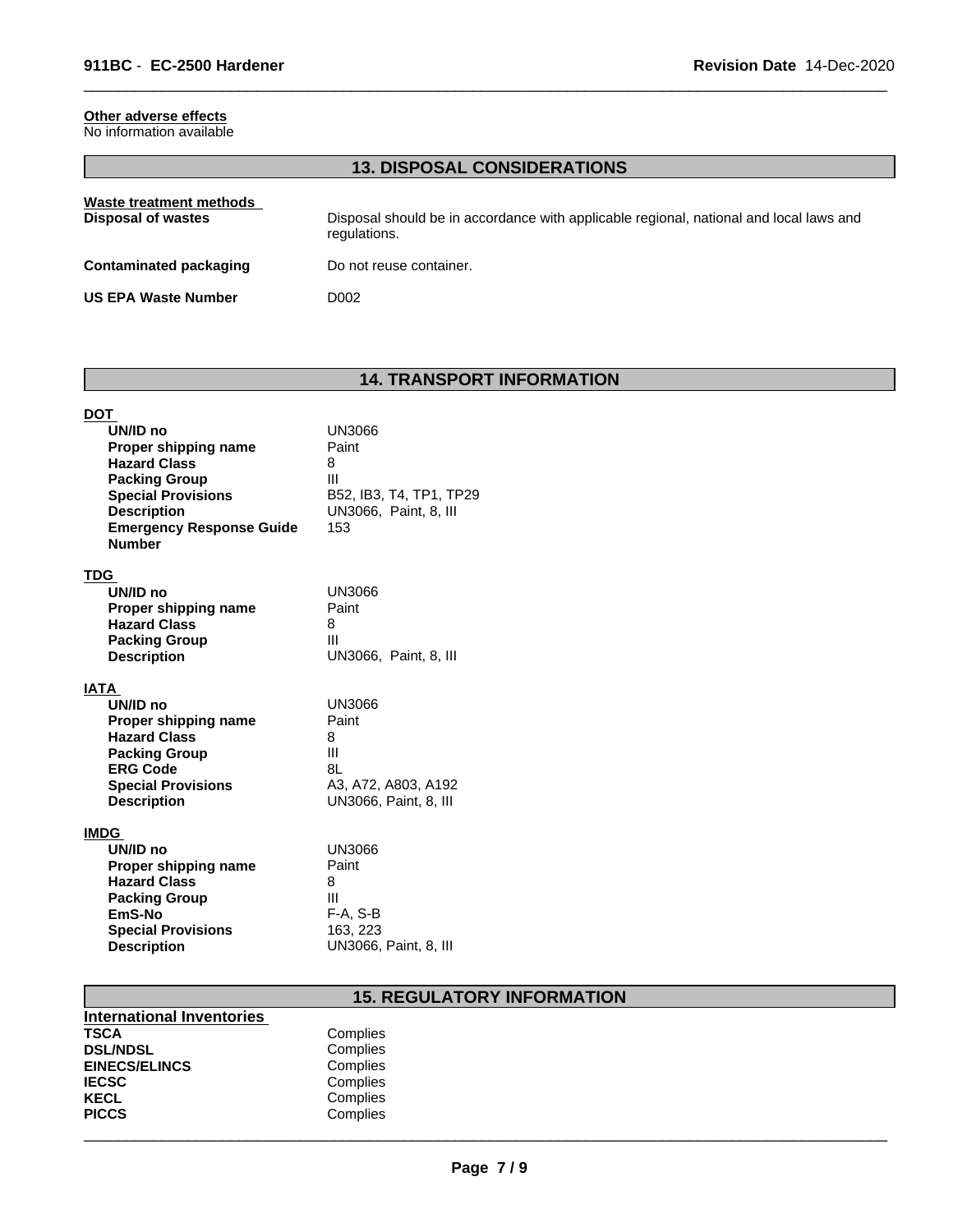**AICS** Complies

#### **Legend:**

**TSCA** - United States Toxic Substances Control Act Section 8(b) Inventory **DSL/NDSL** - Canadian Domestic Substances List/Non-Domestic Substances List **EINECS/ELINCS** - European Inventory of Existing Chemical Substances/European List of Notified Chemical Substances **ENCS** - Japan Existing and New Chemical Substances **IECSC** - China Inventory of Existing Chemical Substances **KECL** - Korean Existing and Evaluated Chemical Substances **PICCS** - Philippines Inventory of Chemicals and Chemical Substances

**AICS** - Australian Inventory of Chemical Substances

#### **US Federal Regulations**

#### **SARA 313**

Section 313 of Title III of the Superfund Amendments and Reauthorization Act of 1986 (SARA). This product does not contain any chemicals which are subject to the reporting requirements of the Act and Title 40 of the Code of Federal Regulations, Part 372

 $\overline{\phantom{a}}$  ,  $\overline{\phantom{a}}$  ,  $\overline{\phantom{a}}$  ,  $\overline{\phantom{a}}$  ,  $\overline{\phantom{a}}$  ,  $\overline{\phantom{a}}$  ,  $\overline{\phantom{a}}$  ,  $\overline{\phantom{a}}$  ,  $\overline{\phantom{a}}$  ,  $\overline{\phantom{a}}$  ,  $\overline{\phantom{a}}$  ,  $\overline{\phantom{a}}$  ,  $\overline{\phantom{a}}$  ,  $\overline{\phantom{a}}$  ,  $\overline{\phantom{a}}$  ,  $\overline{\phantom{a}}$ 

#### **SARA 311/312 Hazard Categories**

| Acute health hazard               | Yes |  |
|-----------------------------------|-----|--|
| <b>Chronic Health Hazard</b>      | Yes |  |
| Fire hazard                       | N٥  |  |
| Sudden release of pressure hazard | N٥  |  |
| <b>Reactive Hazard</b>            | N٥  |  |

#### **CWA (Clean Water Act)**

This product does not contain any substances regulated as pollutants pursuant to the Clean Water Act (40 CFR 122.21 and 40 CFR 122.42)

### **CERCLA**

This material, as supplied, does not contain any substances regulated as hazardous substances under the Comprehensive Environmental Response Compensation and Liability Act (CERCLA) (40 CFR 302) or the Superfund Amendments and Reauthorization Act (SARA) (40 CFR 355). There may be specific reporting requirements at the local, regional, or state level pertaining to releases of this material

#### **US State Regulations**

#### **California Proposition 65**

This product does not contain any Proposition 65 chemicals

#### **U.S. State Right-to-Know Regulations**

| <b>Chemical Name</b>               | New Jersey | <b>Massachusetts</b> | Pennsylvania |
|------------------------------------|------------|----------------------|--------------|
| Benzyl alcohol<br>$100 - 51 - 6$   |            |                      |              |
| Tetraethylenepentamine<br>112-57-2 |            |                      |              |

#### **U.S. EPA Label Information**

**EPA Pesticide Registration Number** Not applicable

### **16. OTHER INFORMATION, INCLUDING DATE OF PREPARATION OF THE LAST REVISION**

| <b>NFPA</b>                | <b>Health hazards 3</b> | <b>Flammability 1</b>     | Instability 0             | <b>Physical and Chemical</b><br><b>Properties -</b> |
|----------------------------|-------------------------|---------------------------|---------------------------|-----------------------------------------------------|
| <b>HMIS</b>                | Health hazards 3*       | <b>Flammability 1</b>     | <b>Physical hazards 0</b> | Personal protection X                               |
| Chronic Hazard Star Legend |                         | * = Chronic Health Hazard |                           |                                                     |
| <b>Issue Date</b>          | 06-May-2016             |                           |                           |                                                     |
| <b>Revision Date</b>       | 14-Dec-2020             |                           |                           |                                                     |
| <b>Revision Note</b>       |                         |                           |                           |                                                     |
| No information available   |                         |                           |                           |                                                     |
| <b>Disclaimer</b>          |                         |                           |                           |                                                     |